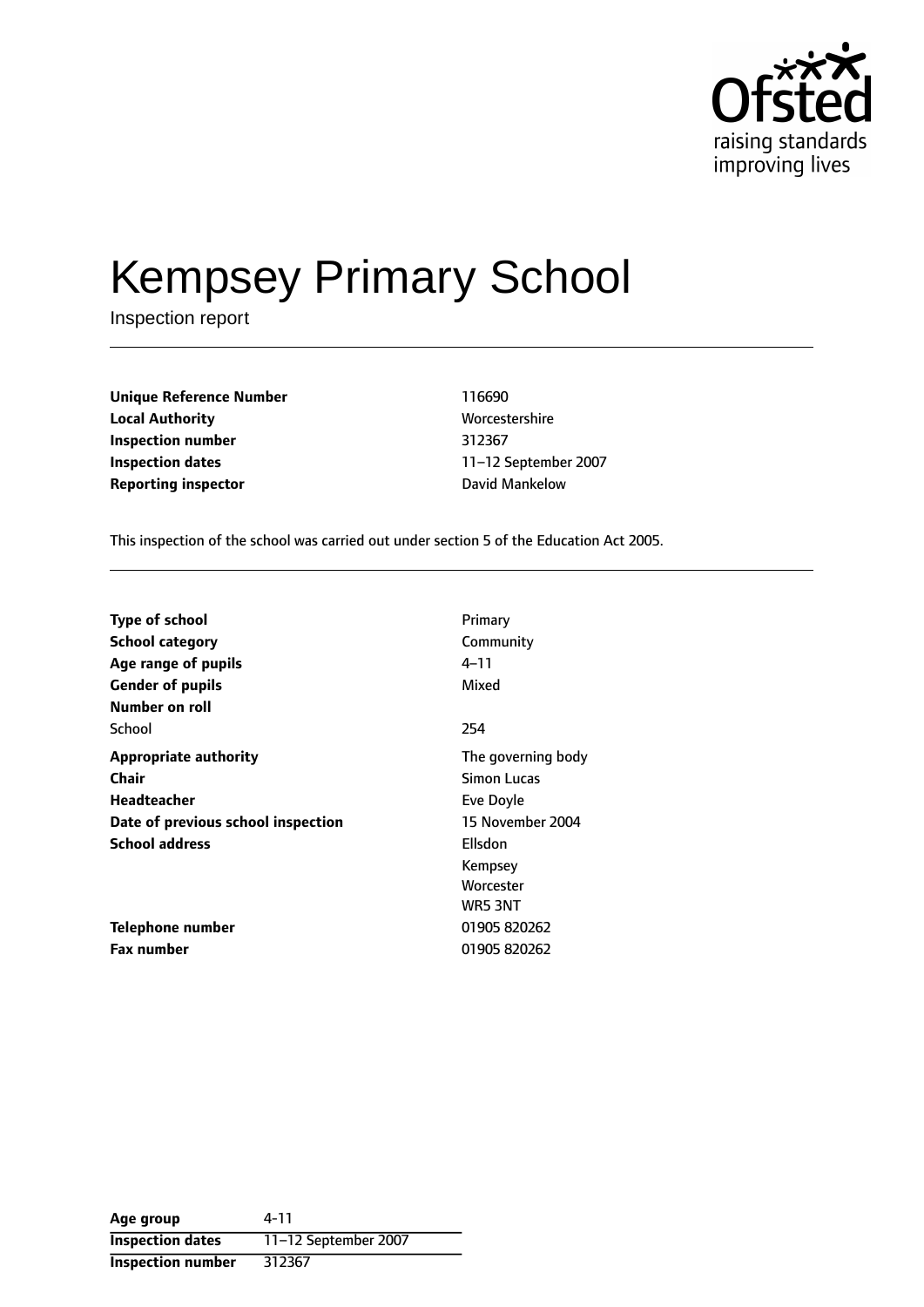.

© Crown copyright 2007

#### Website: www.ofsted.gov.uk

This document may be reproduced in whole or in part for non-commercial educational purposes, provided that the information quoted is reproduced without adaptation and the source and date of publication are stated.

Further copies of this report are obtainable from the school. Under the Education Act 2005, the school must provide a copy of this report free of charge to certain categories of people. A charge not exceeding the full cost of reproduction may be made for any other copies supplied.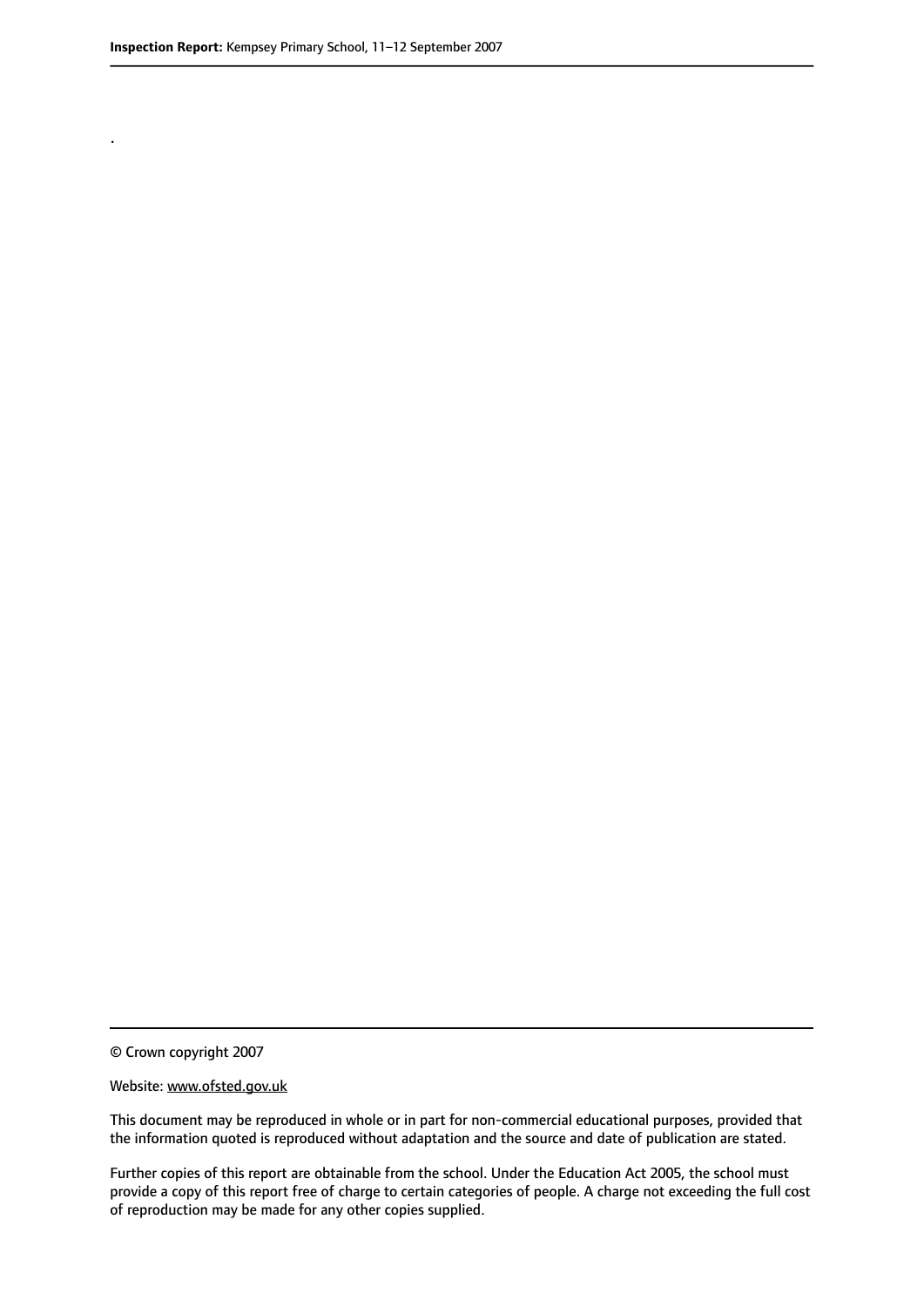# **Introduction**

The inspection was carried out by three Additional Inspectors.

#### **Description of the school**

Kempsey is slightly larger than the average primary school. It serves an area of relative economic advantage. Children's attainment on entry to the Reception classes varies from year to year but generally is broadly in line with that expected for their age. A new, permanent headteacher starts in January 2008 who will be the sixth headteacher since April 2006.

#### **Key for inspection grades**

| Satisfactory |
|--------------|
| Inadequate   |
|              |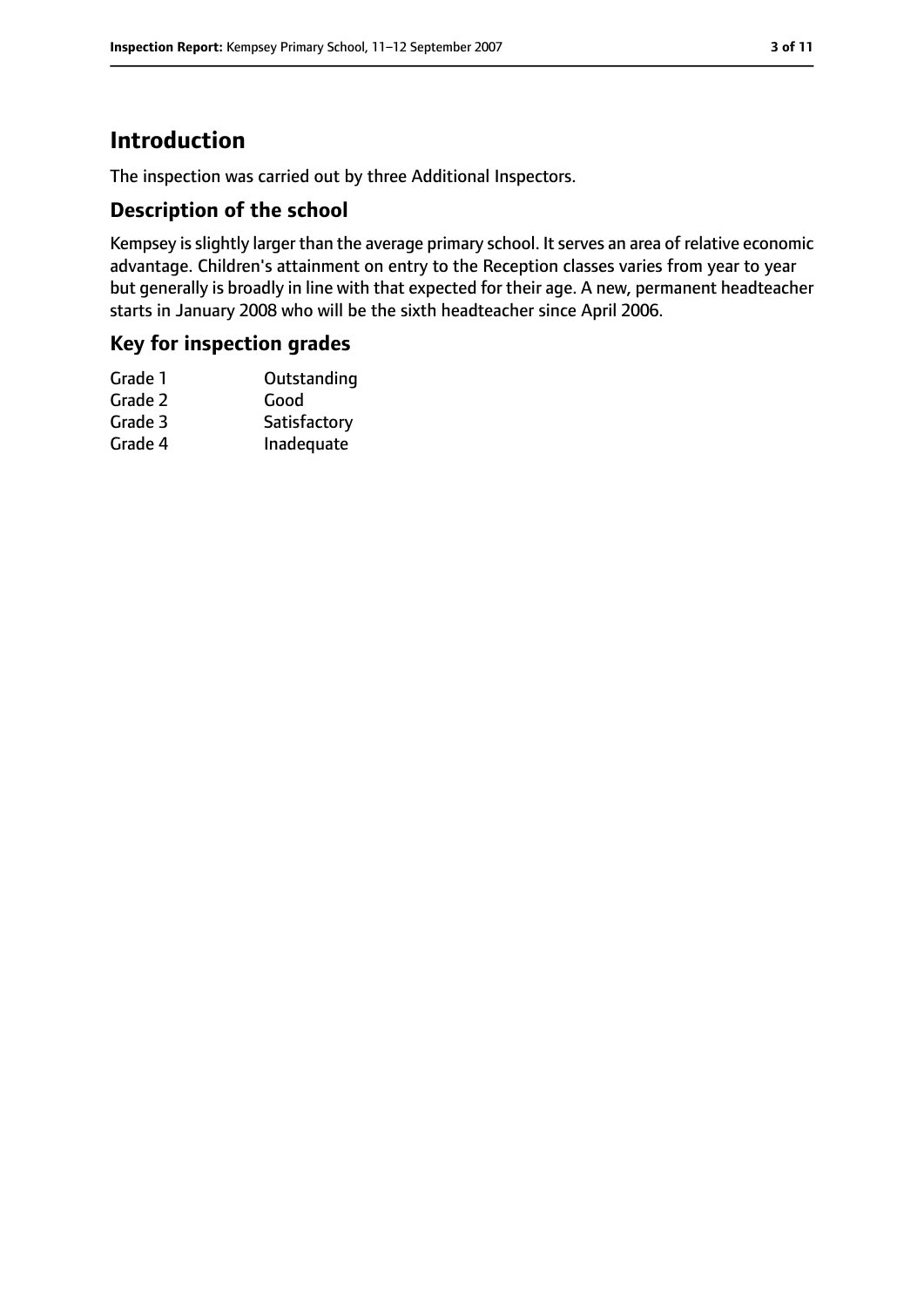# **Overall effectiveness of the school**

#### **Grade: 3**

Kempsey is a satisfactory and improving school where pupils reach broadly average standards except in writing which is below average. This is because there are insufficient opportunities for pupils to engage in extended writing activities and to write in lessons other than English. Since April 2006 there has been significant turbulence in staffing at a senior level. The most recent temporary headteachers have ensured satisfactory leadership and management for the school, resulting in improvements in pupils' behaviour and punctuality. They have raised teachers' morale with rigorous, constructive monitoring of their work. However, subject leaders are not yet effective in their monitoring roles. With strong support from the local authority and improved support from the school's governors, the headteachers have ensured that pupils' achievement is satisfactory. The provisional results of the national tests for Year 6 pupils in 2007 are likely to be broadly average. This represents sound achievement for that group of pupils, which included an above average proportion with learning difficulties and/or disabilities. Pupils' current work indicates that standards are rising but more able pupils are not always challenged to reach their full potential.

The youngest children make a good start in Reception and generally reach standards that are a little above those expected by the time they enter Year 1 because they are taught well. In the rest of the school, teaching is satisfactory with strengths in Years 4 to 6. Although teachers provide opportunities for pupils to assess their own achievement, this practice is not fully embedded. Also, the results of a variety of assessments are not used sufficiently well to plan future work that is well matched to pupils' prior learning. This is particularly true for the more able and in setting detailed, challenging targets. The school has a new system for tracking pupils' progress but this has not been in place long enough to ensure that potential underachievement is identified and strategies put in place to overcome it.

Pupils' personal development, including their spiritual, moral, social and cultural development, is satisfactory. Pupils have a sound understanding of how to keep safe and healthy. They make satisfactory contributions to the school and wider communities through their monitor duties and charitable fund raising. Pupils' preparation for their future lives is sound, as reflected in their satisfactory achievements in literacy, numeracy and information and communication technology (ICT).

Teachers provide a satisfactory curriculum that they recognise requires improvement to ensure the achievement of all learners, particularly in writing and for the more able. The award of the Active Mark for physical education and Leading Aspect Award for modern foreign languages recognise the school's good quality provision in these areas.

The school provides satisfactory care, guidance and support for its pupils, resulting in them feeling happy and safe. Safeguarding requirements are met. However, the school hasrecognised the need to update staff in child protection matters and has arranged training to take place shortly. Relationships are good and a strength. When asked if there was anybody they could go to if they were worried, a pupil typically replied, 'I would talk to my teacher. She is lovely and always listens to us.'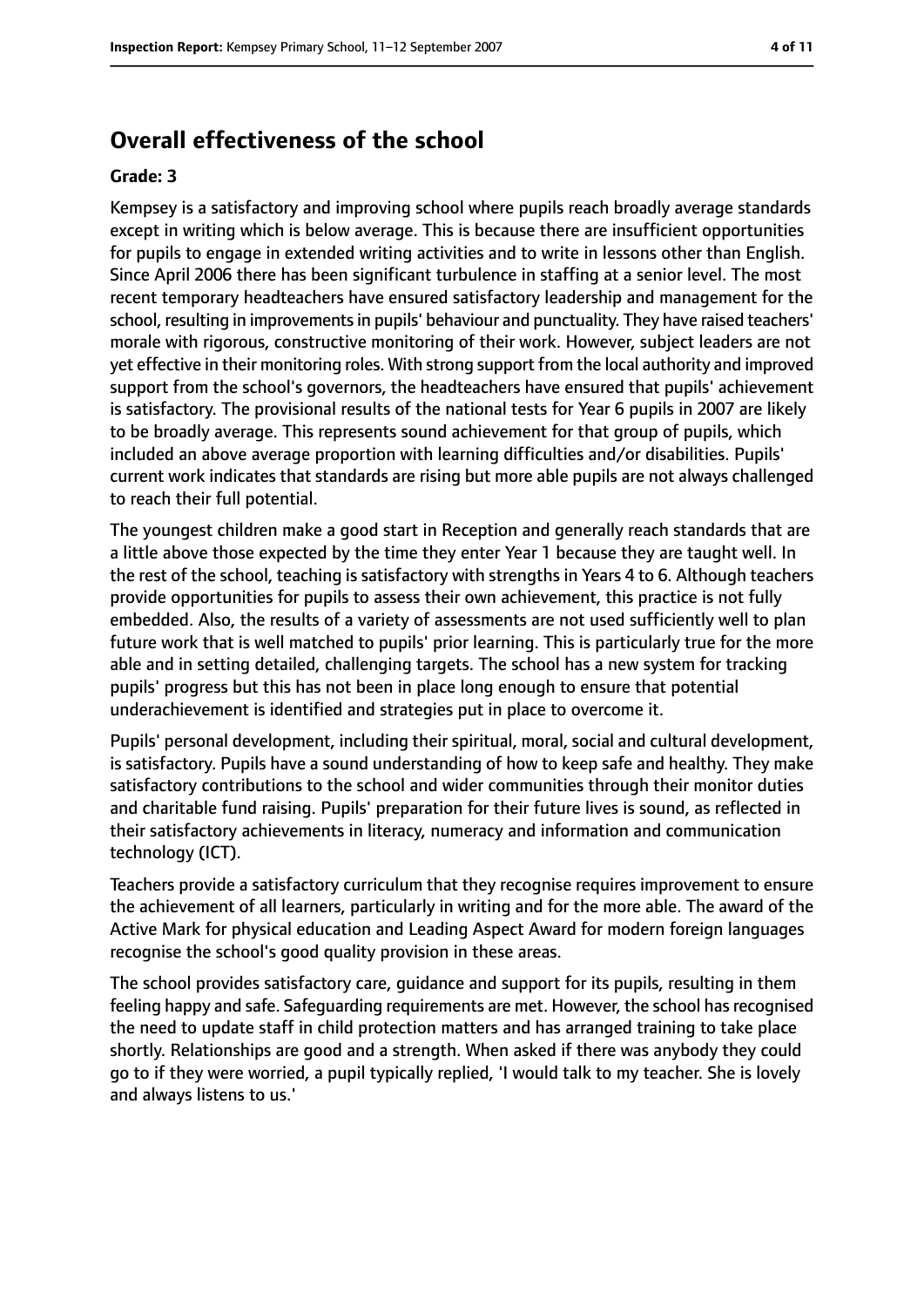# **Effectiveness of the Foundation Stage**

#### **Grade: 2**

The youngest children are taught well. They are given good opportunities to develop independence and cooperation. They relish taking on responsibilities even at this young age and are generally confident and articulate in talking to adults. There is usually a good mix of adult-led and child-inspired learning, which gives children a secure environment for making choices. Careful planning and preparation ensure a variety of activities for the children but there is some inconsistency in this that occasionally limits the children's learning. The adults around them ensure that children's language and mathematical development is good. The Foundation Stage is a safe, caring environment. There are good relationships with parents as a result of honest interaction and staff being available at the beginning and end of the day.

## **What the school should do to improve further**

- Raise standards in writing by providing more opportunities for extended writing and for writing in subjects other than English.
- Involve pupils more effectively in the assessment of their own work and use assessment information more consistently to plan work that is well matched to pupils' prior learning and to set challenging targets, especially for the more able.
- Develop the effectiveness of subject leaders and senior staff in rigorously monitoring the work of the school and ensuing that new tracking procedures are used effectively.

A small proportion of the schools whose overall effectiveness is judged satisfactory but which have areas of underperformance will receive a monitoring visit by an Ofsted inspector before their next section 5 inspection.

# **Achievement and standards**

#### **Grade: 3**

After a good start in Reception children generally enter Year 1 with standards that are a little above those expected. Progress slows in the middle of the school but recovers again in Years 4 to 6, resulting in pupils leaving the school with standards that are broadly average, although somewhat lower in writing. Pupils with the potential for higher attainment have not reached the standards of which they are capable. In 2007, the Year 6 cohort included an unusually high proportion of pupils with learning difficulties and/or disabilities. This influenced the results. While the standards attained by pupils in Year 6 were below average, they made good progress from their starting points. There was also a larger than usual number of pupils in the cohort who joined from other schools during Years 3 to 6. Pupils who had been at the school continuously, from Year 1, generally achieved better than those who joined later. Pupils' work and the school's assessments indicate that standards are rising.

# **Personal development and well-being**

#### **Grade: 3**

Children in the Foundation Stage develop a good sense of self-worth and high levels of respect for themselves and each other. This is successfully built on as they get older and pupils work and play well together. Attendance is good and punctuality has improved. Most pupils are well motivated to learn, keen to do their best and willing to further improve their work when given advice. Pupils are generally attentive in lessons and take part enthusiastically, although at times their interest wanes when asked to sit for too long listening to their teacher. The school council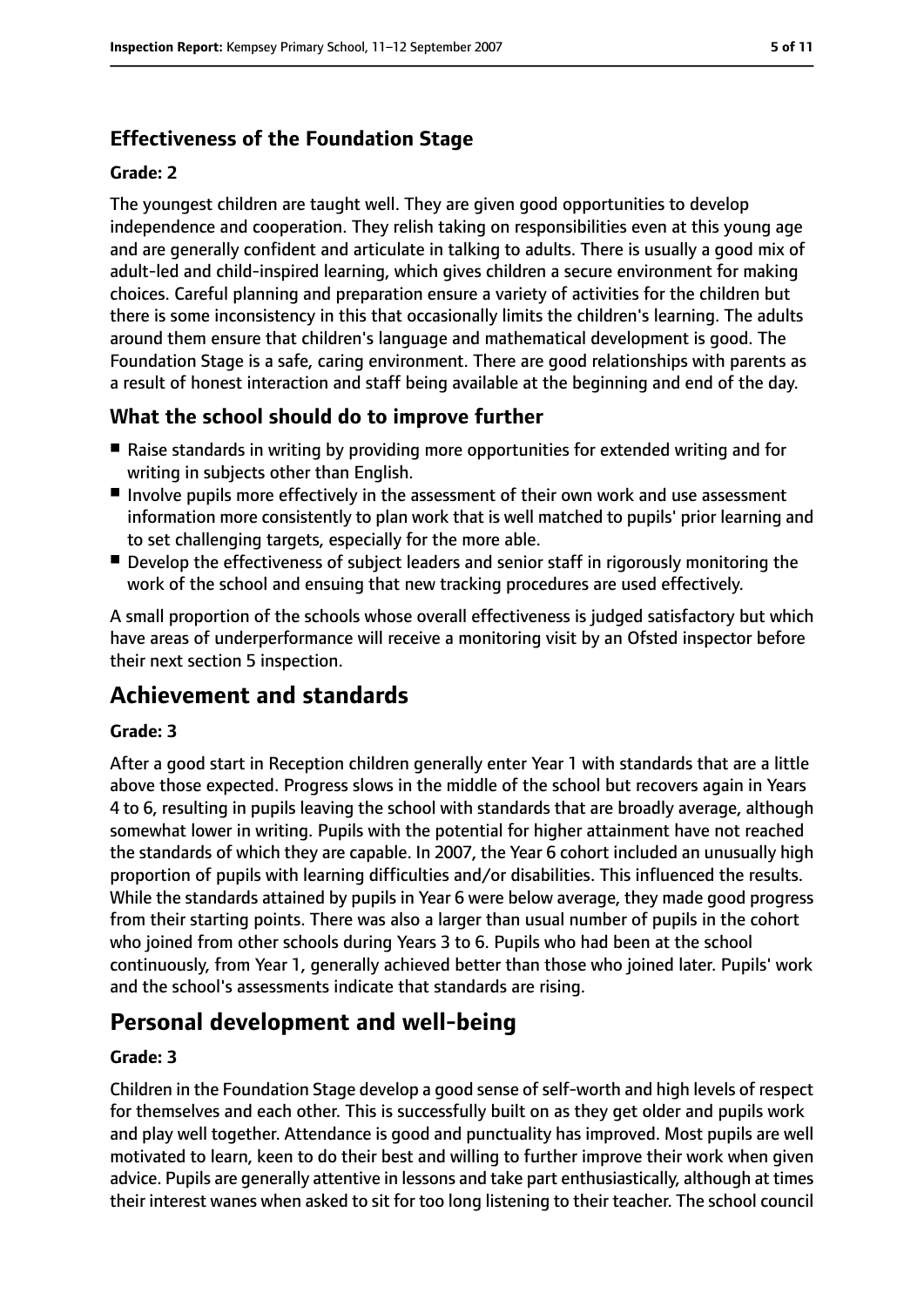has an active voice in decision-making, and chalks up successes in extending playground equipment and improving the toilets. When asked what they would like to improve next in school, most said 'nothing, we like it just as it is!'

# **Quality of provision**

# **Teaching and learning**

#### **Grade: 3**

The quality of teaching across the school is inconsistent, with strengths in the Foundation Stage and in Years 4 to 6, where standards are rising as a result of the good, well-focused teaching. Typically, there are good relationships and teaching assistants are used well to support pupils with learning difficulties and/or disabilities so they achieve well. Teachers generally prepare resources well, as was seen in a stimulating Year 5 geography lesson where pupils expressed high levels of interest when presented with beautiful pictures of mountainous regions. However, some lessons are not sufficiently interesting to sustain pupils' attention and their progress slows. Pupils are now given valuable opportunities to assess their own learning but this practice is new and their assessments are not always accurate. Teachers make their own assessments of pupils' work but do not always use the results to plan work that is sufficiently challenging, particularly for the more able.

## **Curriculum and other activities**

#### **Grade: 3**

Children benefit from a good curriculum in the Foundation Stage that meets their personal needs and enables successful learning. Curriculum planning in Years 1 to 6 takes account of pupils' abilities although the range of opportunities provided is not always sufficiently challenging, particularly for the more able. The use of literacy, numeracy and ICT across the curriculum is inconsistent so skills are not always as well developed as they should be, although generally they are satisfactory. There are missed opportunities to enable pupils to extend their writing skills, particularly in history, geography and religious education. Curriculum enrichment is good. Pupils talk with enthusiasm about out of school clubs, especially those involving sports and music. These activities have a positive effect on supporting their good social development. Pupils value learning Spanish and their links with Guatamala. These are having a good impact on their understanding of a different culture.

## **Care, guidance and support**

#### **Grade: 3**

Pupils say their teachers are responsive to their needs and when 'they have wobbles in their studies' give just the right amount of support to enable them to get back on track. The provision made for looked after children is a strength. Pupils with learning difficulties and/or disabilities receive good support that helps them achieve successfully. Systems to track pupils' academic progress are very recent and consequently have not yet had time to have a full impact. Individual pupil targets are usefully shared with parents at consultation meetings. However, there are inconsistencies in how and when these are reviewed during the year. As a result, not all pupils are clear about what they have to do to achieve a higher standard of work.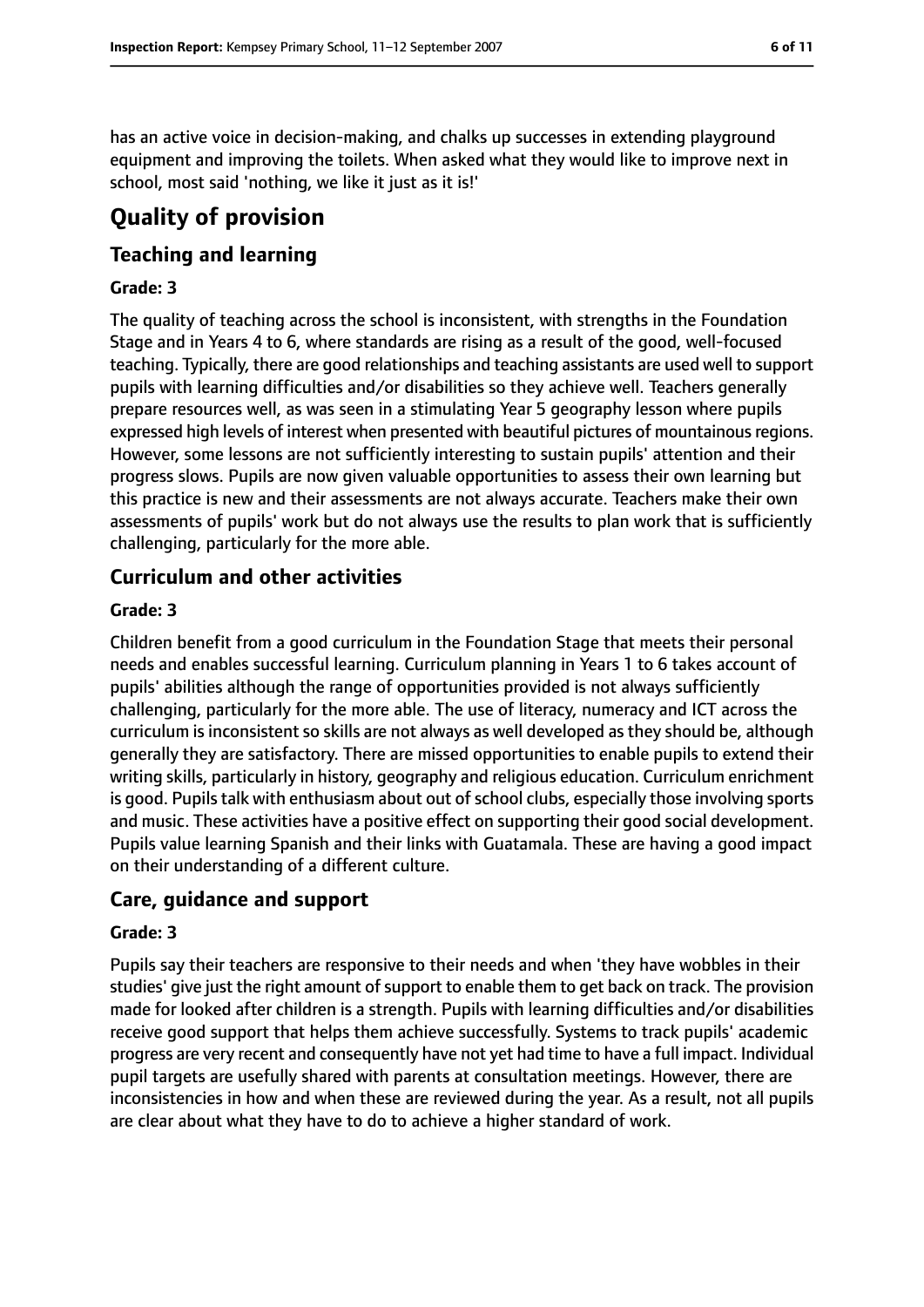# **Leadership and management**

#### **Grade: 3**

The current temporary headteacher, in close consultation with her predecessor and working alongside the permanent headteacher appointed for January 2008, has quickly and accurately established a clear view on where the school is and what needs to be improved. With support from the local authority, they have already written an effective interim improvement plan which includes the main issues identified by this inspection. Senior leaders gather and analyse a range of information about the progress being made by groups of pupils but this information is not yet being used to the full by teachers in their planning. Parents have been deeply concerned about the turbulence in leadership but the majority are understanding and supportive of the efforts that governors have made to minimise the impact of the disruption. The senior teachers provided effective continuity and stability for pupils during this period. The governing body, ably led by the chair, now has clear procedures to hold the school to account. Governors have improved financial control and the budget is now sustainable. Behaviour and punctuality have improved, and standards are beginning to rise, demonstrating that the school has satisfactory capacity to continue to improve.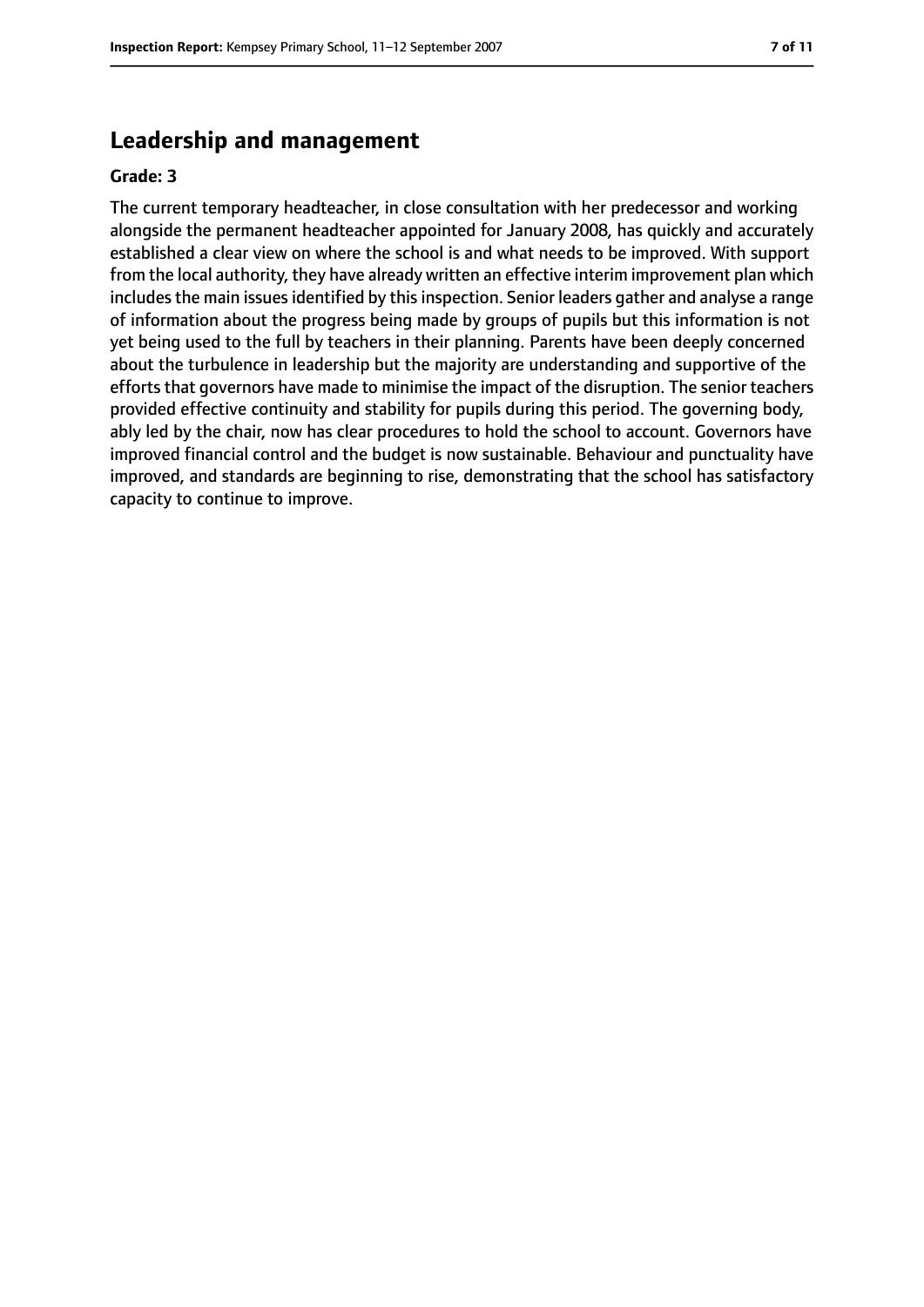**Any complaints about the inspection or the report should be made following the procedures set out in the guidance 'Complaints about school inspection', which is available from Ofsted's website: www.ofsted.gov.uk.**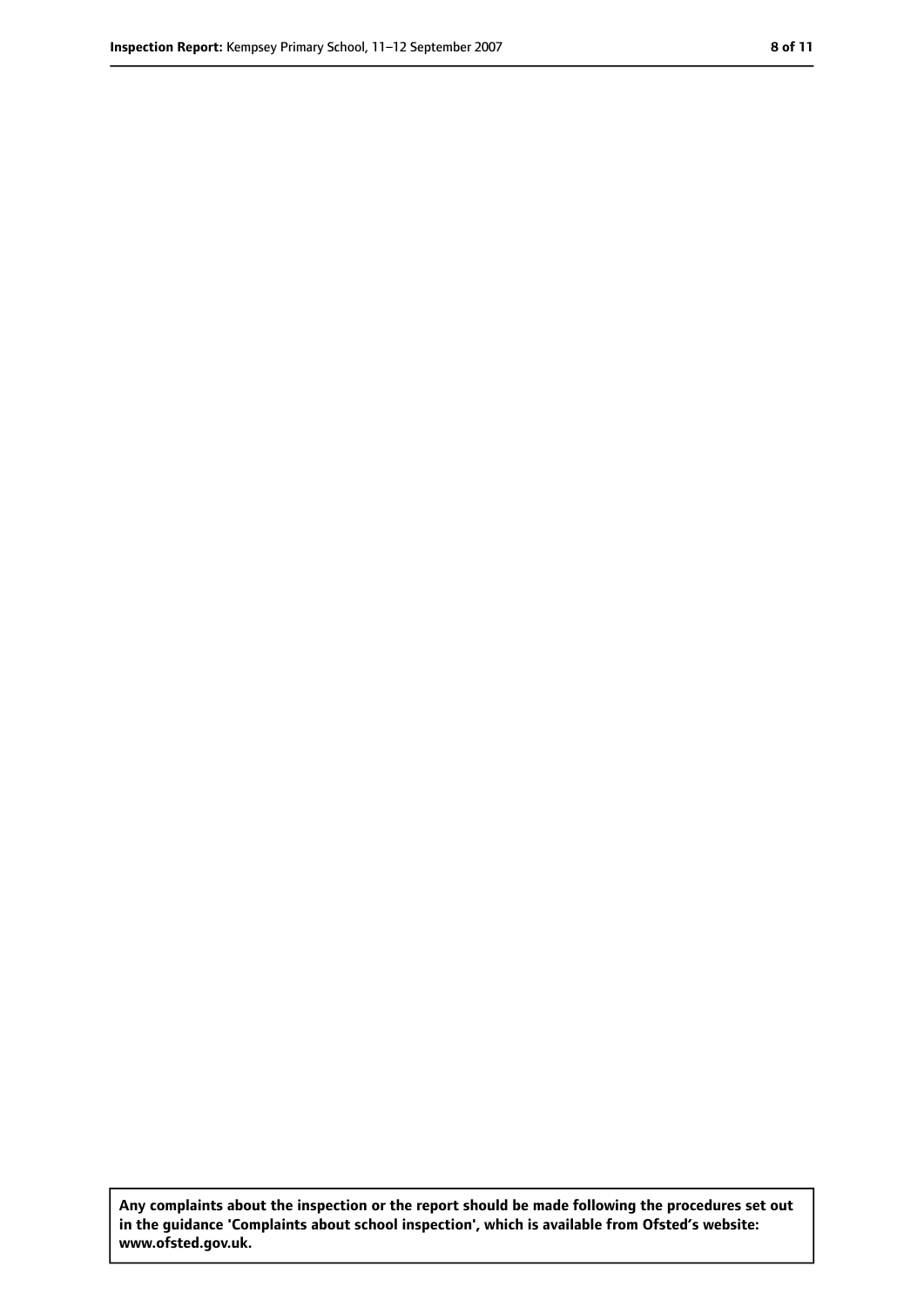# **Inspection judgements**

| $^{\backprime}$ Key to judgements: grade 1 is outstanding, grade 2 good, grade 3 satisfactory, and | <b>School</b>  |
|----------------------------------------------------------------------------------------------------|----------------|
| arade 4 inadeguate                                                                                 | <b>Overall</b> |

# **Overall effectiveness**

| How effective, efficient and inclusive is the provision of education, integrated<br>care and any extended services in meeting the needs of learners? |     |
|------------------------------------------------------------------------------------------------------------------------------------------------------|-----|
| Effective steps have been taken to promote improvement since the last<br>inspection                                                                  | Yes |
| How well does the school work in partnership with others to promote learners'<br>well-being?                                                         |     |
| The effectiveness of the Foundation Stage                                                                                                            |     |
| The capacity to make any necessary improvements                                                                                                      |     |

### **Achievement and standards**

| How well do learners achieve?                                                                               |  |
|-------------------------------------------------------------------------------------------------------------|--|
| The standards <sup>1</sup> reached by learners                                                              |  |
| How well learners make progress, taking account of any significant variations between<br>groups of learners |  |
| How well learners with learning difficulties and disabilities make progress                                 |  |

# **Personal development and well-being**

| How good is the overall personal development and well-being of the<br>learners?                                  |  |
|------------------------------------------------------------------------------------------------------------------|--|
| The extent of learners' spiritual, moral, social and cultural development                                        |  |
| The extent to which learners adopt healthy lifestyles                                                            |  |
| The extent to which learners adopt safe practices                                                                |  |
| How well learners enjoy their education                                                                          |  |
| The attendance of learners                                                                                       |  |
| The behaviour of learners                                                                                        |  |
| The extent to which learners make a positive contribution to the community                                       |  |
| How well learners develop workplace and other skills that will contribute to<br>their future economic well-being |  |

# **The quality of provision**

| How effective are teaching and learning in meeting the full range of the<br>learners' needs?          |  |
|-------------------------------------------------------------------------------------------------------|--|
| How well do the curriculum and other activities meet the range of needs<br>and interests of learners? |  |
| How well are learners cared for, guided and supported?                                                |  |

 $^1$  Grade 1 - Exceptionally and consistently high; Grade 2 - Generally above average with none significantly below average; Grade 3 - Broadly average to below average; Grade 4 - Exceptionally low.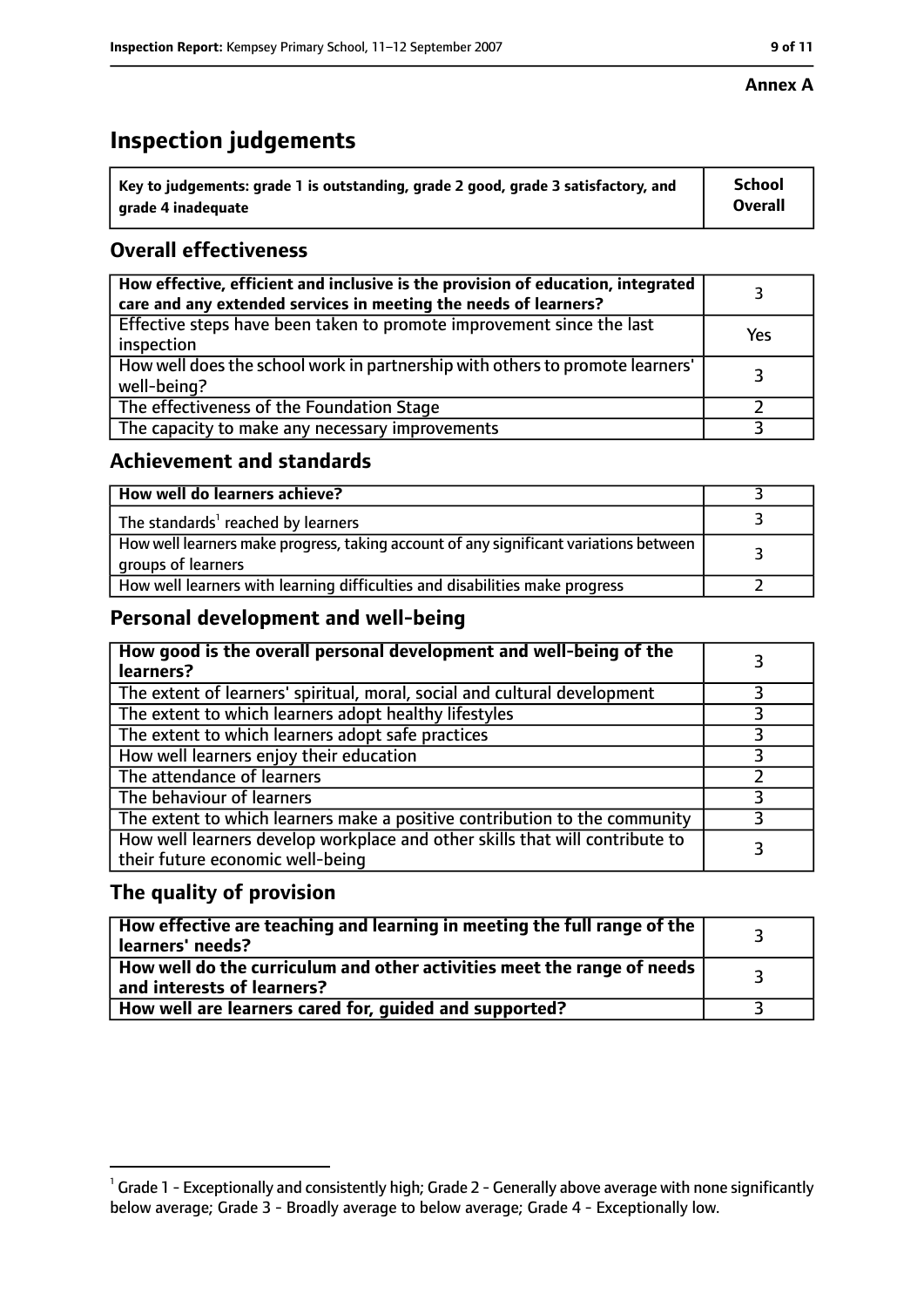# **Leadership and management**

| How effective are leadership and management in raising achievement<br>and supporting all learners?                                              | 3   |
|-------------------------------------------------------------------------------------------------------------------------------------------------|-----|
| How effectively leaders and managers at all levels set clear direction leading<br>to improvement and promote high quality of care and education |     |
| How effectively leaders and managers use challenging targets to raise standards                                                                 | 3   |
| The effectiveness of the school's self-evaluation                                                                                               |     |
| How well equality of opportunity is promoted and discrimination tackled so<br>that all learners achieve as well as they can                     | 3   |
| How effectively and efficiently resources, including staff, are deployed to<br>achieve value for money                                          | 3   |
| The extent to which governors and other supervisory boards discharge their<br>responsibilities                                                  | 3   |
| Do procedures for safequarding learners meet current government<br>requirements?                                                                | Yes |
| Does this school require special measures?                                                                                                      | No  |
| Does this school require a notice to improve?                                                                                                   | No  |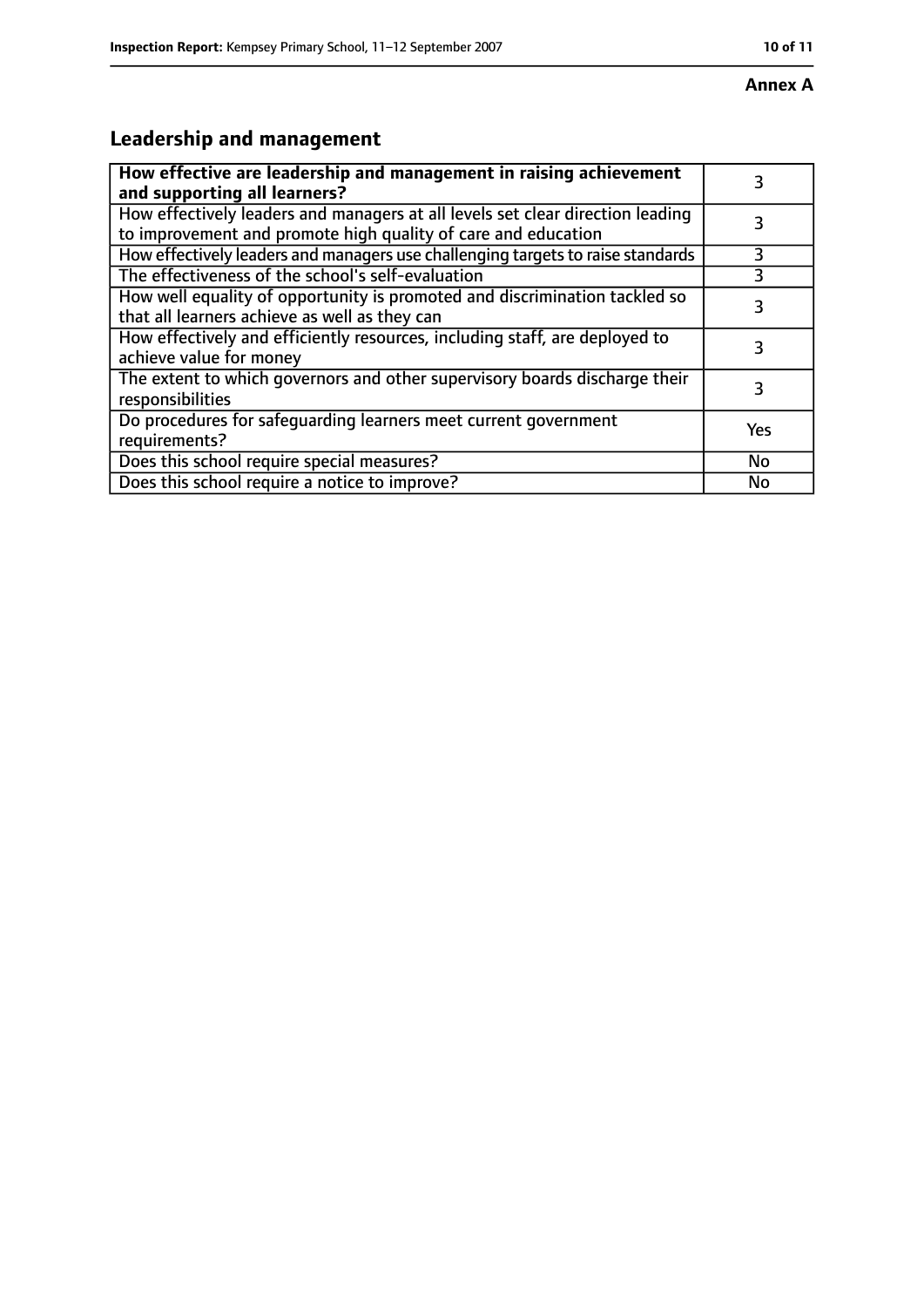#### **Annex B**

# **Text from letter to pupils explaining the findings of the inspection**

14 September 2007

#### Dear Pupils

Inspection of Kempsey Primary School, Worcester, WR5 3NT

You may remember that I visited your school a few weeks ago with two other inspectors. Thank you very much for making us so welcome and telling us all about your school. I am writing now to tell you what we found.

You all know that you have had lots of headteachers in the last 18 months. However, your teachers have worked very hard to make sure that this has not really spoiled things for you. Everything is at least satisfactory and some things are better than this. You are reaching standards that are about the same as in other schools and making as much progress. In fact, the youngest children in your school do better than in many others.

We were pleased to find that most of you enjoy coming to school, you attend regularly and punctually, and your behaviour has improved. Your temporary headteacher is working closely with the permanent one who will start full time in January and they have a plan to make things even better. We have asked them to do these things, most of which are already on their plan:

- Give you more chances to do long pieces of writing and to do more writing in lessons like history and geography so your writing gets better.
- Give you more chances to say for yourselves whether you have understood something.
- Make sure that your work is always hard enough, especially for those of you who find work easy.
- Make sure that the senior teachers check that everything is going well in the school and that you are helped if any of you fall behind.

You can really help your teachers to do these things by always listening carefully to what they say and by trying your hardest all of the time.

With my best wishes

David Mankelow Lead Inspector